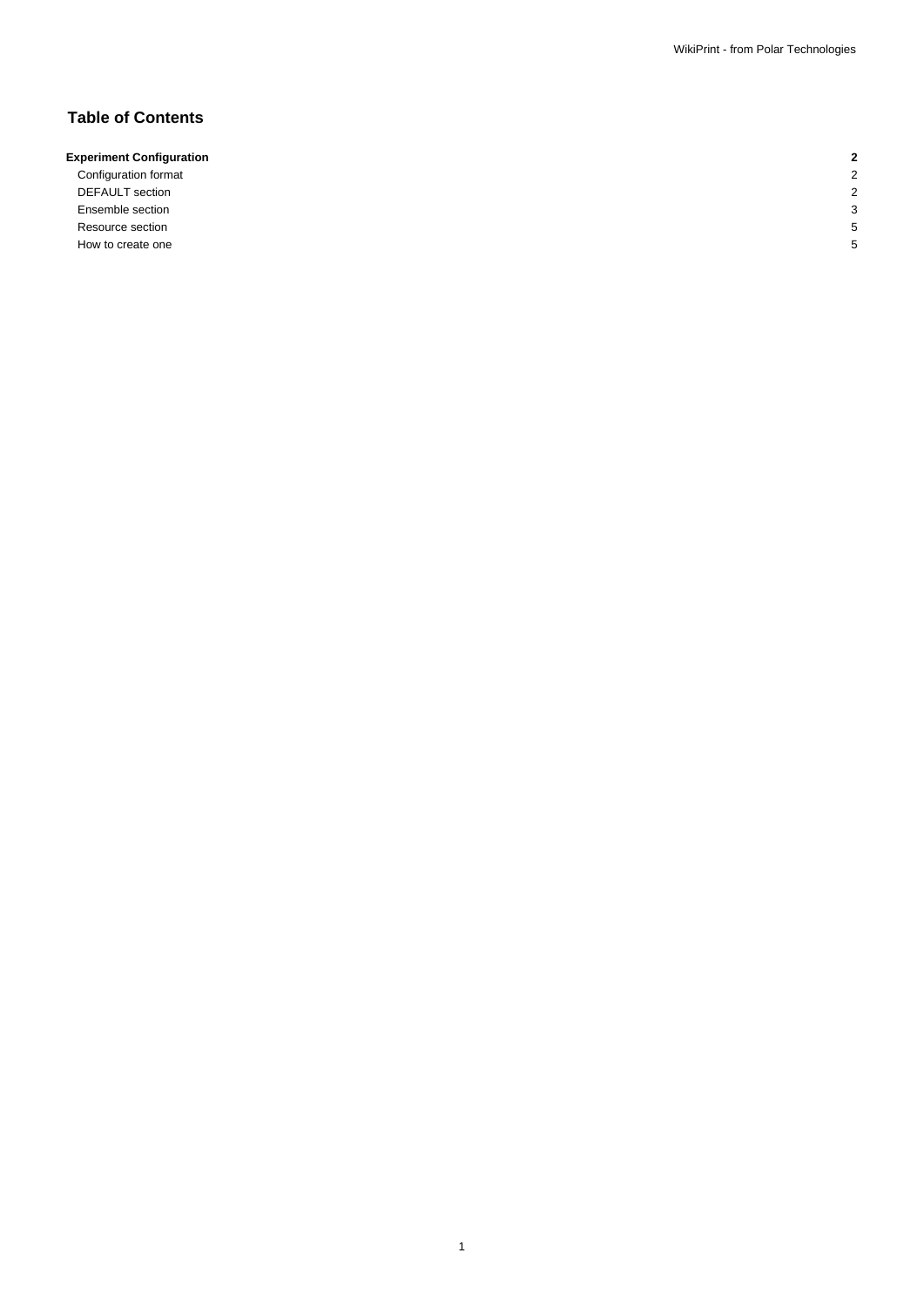## **Experiment Configuration**

In order to design a WRF4G experiment you need to edit a file called experiment.wrf4g. From this file, WRF4G will generate all WRF configuration files required to run the simulations planned for the experiment.

#### **Configuration format**

The configuration experiment file consists of sections, each led by a [section] header, followed by key = value entries. Allowing sections are [DEFAULT], [ensemble/tag] and [resource/resource\_name]. Lines beginning with # are ignored.

#### **DEFAULT section**

The DEFAULT section provides default values for all other sections. And its key values are:

- **name:** Name of the experiment it MUST be unique.
- max\_dom: Number of domains.

**date\_time:** Describe dates for a list of realizations with the following format start\_date | end\_date | chunk\_size | interval | length:

- start date: Beginning of the list of realizations.
- **end\_date:** End of the list of realizations.
- **chunk\_size:** Length (in years, months, days or hours) of a temporal piece of a realization. It means that a wrf-restart will be generated every chunk\_size.
- **interval:** Interval (in years, months, days or hours) between realizations (optional).
- **length:** Length (in years, months, days or hours) of each realization (optional).

Examples:

| date time = 1979-01-01 06:00:00   2010-12-31 18:00:00   36 hours   24 hours   36 hours                                       |
|------------------------------------------------------------------------------------------------------------------------------|
|                                                                                                                              |
|                                                                                                                              |
| date_time = $1979-01-01-06:00:00$   2010-12-31_18:00:00   36 hours   1 days   36 hours                                       |
|                                                                                                                              |
| date time = $2011-08-20-12:00:00$   $2011-08-30-00:00:00$   12 hours<br>2011-09-23 12:00:00   2011-09-29 00:00:00   12 hours |

- **chunk\_restart:** Either yes or no (default value is yes). If you won't create a restart files when a chunk finishes.
- **calendar:** Either standard or no\_leap (default value is standard). Type of calendar to create realizations.
- timestep dxfactor: If present, the time step is computed as dx\*timestep dxfactor, in kilometers. Defaults to 6, as suggested by the WRF team for most applications. Under some circumstances (cfl problems) a lower value may be needed. In any case, the time step is adjusted to the highest value lower than timestep dxfactor times dx fitting evenly in one hour period.
- **np:** Number of processors requested in a parallel job.
- requirements: Requirements for computing resources where the experiment is going to run (for more information see [advanced configuration\)](https://meteo.unican.es/trac/wiki/WRF4G2.0Resources#RequirementExpressionSyntax).
- environment: Experiment environment variables are configuration options for jobs (for more information see [advanced configuration](https://meteo.unican.es/trac/wiki/WRF4G2.0Resources#EnvironmentExpressionSyntax)).
- **clean\_after\_run:** Either yes or no (default value is no), indicating whether or not temporary simulation files should be removed. The maintenance of these files on running place could be desirable for debugging purposes.
- **log\_level:** Indicates the level of the information appended to the log files (default value is INFO). The list of levels available is ERROR, WARNING, INFO and DEBUG.

ulation files should be removed. The maintenance of these files on running place could be desirable for debugging purposes.

- save wps: Either yes or no (default value is no), indicating whether boundary and initial conditions (real.exe output) should be preserved or not. They will be used if the experiment is relaunched again.
- domain\_path: Path of the directory with the information about the domain of the simulations; this is, the files generated by geogrid.exe (nameslit.wps & geo\_em.d[nn].nc)([advanced configuration](https://meteo.unican.es/trac/wiki/WRF4G2.0/WRF4G2.0Paths)).
- **preprocessor:** Name (just the ending [NAME] section in preprocessor.[NAME]) of the necessary pre-processor useful to make the specific input data available for WRF model. Users could not be interested in the permanent WRF-necessary modification of any source of data. With the specification and design of a pre-processor, necessary WRF modifications (e.g.: ASCII to GRIB, variables re-coding, complete input data). Pre-processors are included in \$WRF4G\_DEPLOYMENT\_DIR/repository/apps/preprocessor/.

**preprocessor\_optargs:** Set of values to add extra parameters to the preprocessor script. For instance :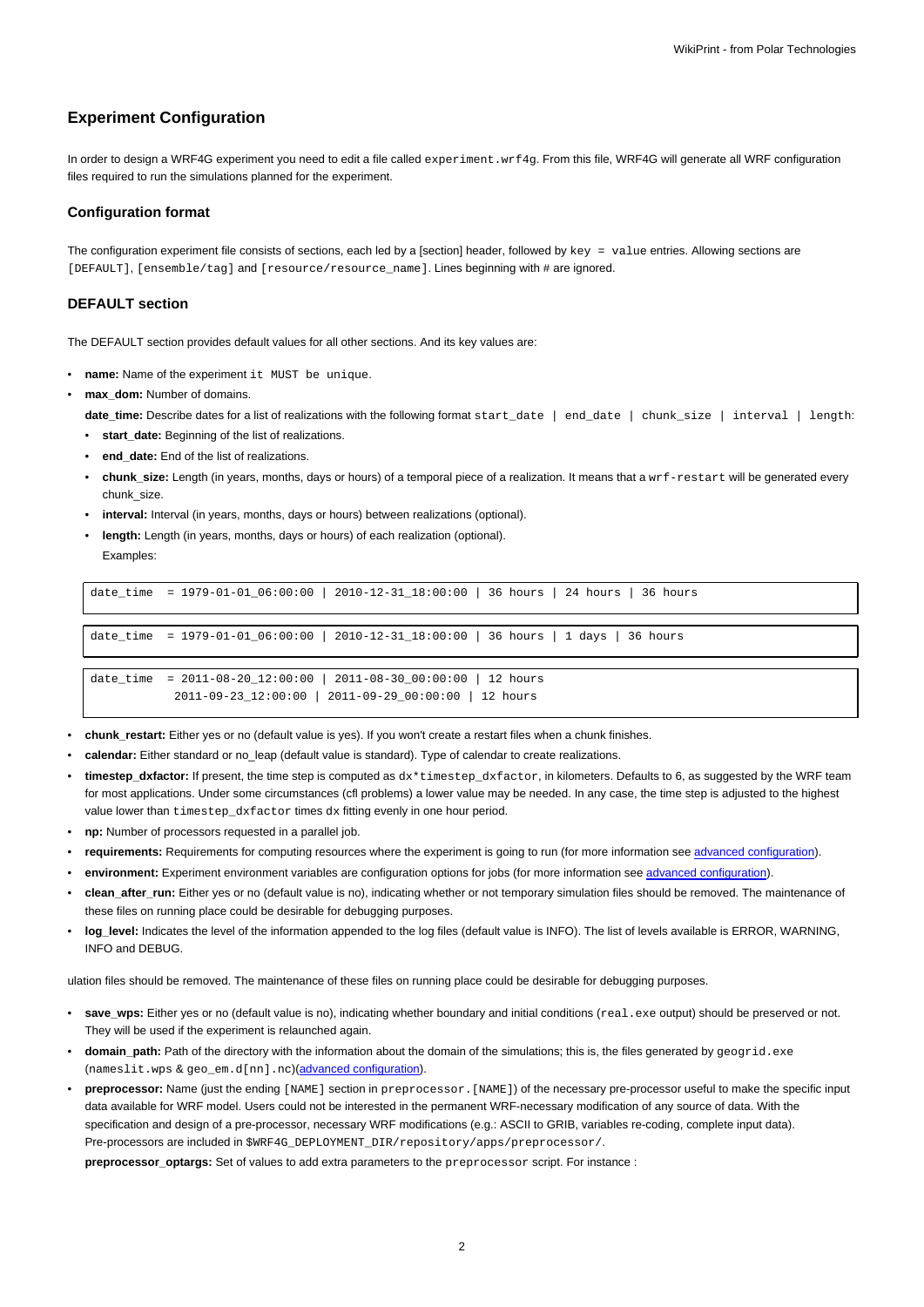- **extdata\_vtable:** Vtable of the ungrib module to be used to decode provided GRIB input data.
- **extdata\_path :** Path to the input data. It must be consistent with the pre-processor design ([advanced configuration\)](https://meteo.unican.es/trac/wiki/WRF4G2.0/WRF4G2.0Paths).
- **extdata\_interval:** Interval of the input data (in seconds). On multiple input data sources use the smallest one.
- **constants\_name:** List of filenames of intermediate-formatted files which contains time-invariant fields used by metgrid.
- **postprocessor:** Users might be interested in the transformation of the WRF output files. A first generic post-process of the output will be automatically carried out if a valid name postprocessor. [NAME] is provided. Post-processors are included under the \$WRF4G\_DEPLOYMENT\_DIR/repository/apps/postprocessor/ directory.

**output\_path:** Path to the output experiment files [\(advanced configuration\)](https://meteo.unican.es/trac/wiki/WRF4G2.0/WRF4G2.0Paths). Under this path you will find the following tree directory :

```
[experiment_name]
`-- [realization_name]
   +-- log ( logs files)
   +-- output ( output WRF files )
   +-- restart ( restart WRF files )
    `-- realout ( real.exe output files )
```
**parallel env:** Tag to configure the parallel execution environment (default value is MPIRUN), which can be POE for IBM's parallel environment, SRUN for SLURM batch system, or MPIRUN for OpenMPI or MPICH. In case you want to write your own parallel configuration, use DUMMY value. With this option you have to indicate the following variables :

parallel run: Command to launch parallel applications. Example:

parallel\_run = mpirun -np 32 -pernode 16 --mca mpi\_paffinity\_alone 1

**parallel\_run\_pernode:** Command to launch one process node for configuration purposes. Example:

parallel\_run\_pernode = mpirun -pernode

```
parallel_real: Either yes or no (default value is yes), indicating whether the real.exe binary is compiled in serial or parallel mode.
```
- parallel\_wrf: Either yes or no (default value is yes), indicating whether the wrf.exe binary is compiled in serial or parallel mode. **app:** This is to define applications with the following format tag | type | value [\(advanced configuration\)](https://meteo.unican.es/trac/wiki/WRF4G2.0/WRFAPP):
	- **tag:** Name identifier. wrf\_all\_in\_one tag is a special name that indicates which is a bundle that includes WRFV3 and WPS files, netcdf, ncos cdos and openmpi libraries.
	- **type:** Either bundle or command.
	- **value:** If type is **bundle** indicates the path of the bundle that can have the following formats zip, tar, tar.gz (or tgz), and tar.bz2 (or tbz2). If type is **command**, you can type shell commands to configure netcdf, openmpi or WRF.
- **namelist\_version:** Namelist version to use ( from 3.2 to 3.7.1 ).

namelist values: Users are able to over-write or add parameters to the namelist file. The parameter's name has to be the same as the namelist.input entry. No record specification is necessary if the parameter already appears on the provided WRF-version namelist.input template. If not, it should be record.parameter.

- **single:** Indicate that namelist parameter of record has a single value. One value per all domains. (Optional)
- **max\_dom:** Indicate that namelist parameter of record has the same value for all the domains of the experiment. (Optional)

Example for one domain :

```
namelist_values = single:ra_sw_physics | 3
                 single:ra_lw_physics | 3
```
Example for two domains :

```
namelist_values = ra_sw_physics | 2, 2
                ra lw physics | 2, 2
```
### **Ensemble section**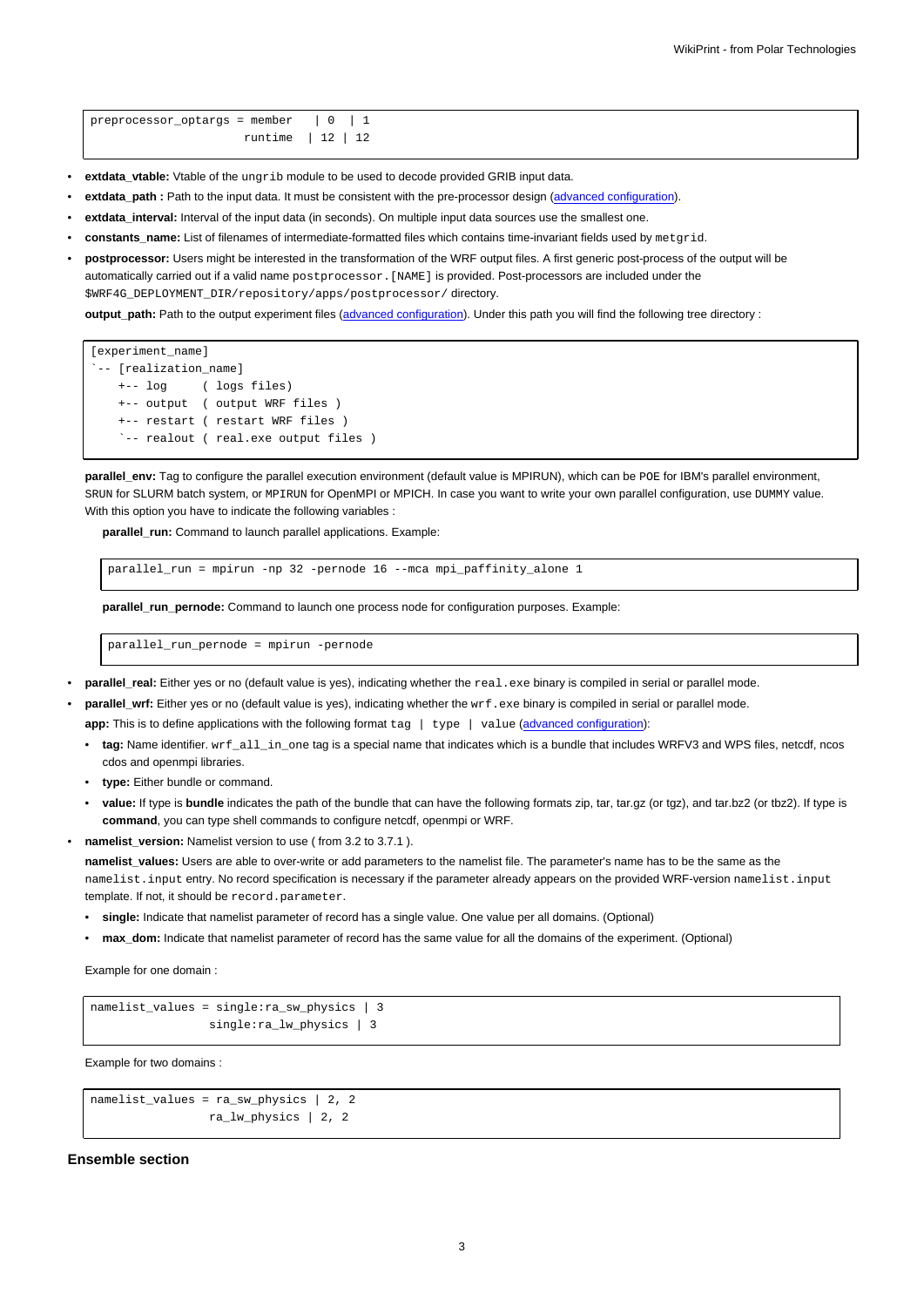Using ensemble sections involve creating independent simulations.

Each ensemble section has to begin with the line [ensemble/tag] followed by key = value entries. This type of section allows to create independent realizations by overloading the key described in DEFAULT section, all keys expect name can be overloaded. Thus, ensemble sections are well-suited for sensitivity studies by modifying physical schemes, initial conditions and boundary conditions, and so on. The following experiment configuration example tries to show how to take advantage of this WRF4G feature by setting two ensemble sections with WRF compiled with two different compilers:

| [DEFAULT]                       |                                                |                                                                                         |
|---------------------------------|------------------------------------------------|-----------------------------------------------------------------------------------------|
| # Experiment configuration      |                                                |                                                                                         |
| name                            | = test                                         |                                                                                         |
| # Simulation domain             |                                                |                                                                                         |
| max_dom                         | $= 1$                                          |                                                                                         |
| # Experiment time-specification |                                                |                                                                                         |
| $\#$                            | start_date                                     | end_date  <br>chunk_size_h                                                              |
| date_time                       |                                                | $= 2011 - 08 - 28 - 12:00:00$   2011-08-30-00:00:00<br>12                               |
| calendar                        | = standard                                     |                                                                                         |
| timestep_dxfactor               | $= 6$                                          |                                                                                         |
| # Running options               |                                                |                                                                                         |
| np                              | $= 1$                                          |                                                                                         |
| requirements                    | = $ARCH = "x86_64"$                            |                                                                                         |
| clean_after_run                 | = yes                                          |                                                                                         |
| save_wps                        | $= no$                                         |                                                                                         |
| parallel_env                    | = MPIRUN                                       |                                                                                         |
| parallel_real                   | = yes                                          |                                                                                         |
| parallel_wrf                    | = yes                                          |                                                                                         |
|                                 | # Vtables must exist as Vtable.[input_extdata] |                                                                                         |
| extdata_vtable                  | $=$ GFS                                        |                                                                                         |
|                                 | # Seconds between global analysis input times  |                                                                                         |
| extdata_interval                | $= 21600$                                      |                                                                                         |
| preprocessor                    | = default                                      |                                                                                         |
| postprocessor                   | $=$ SFC                                        |                                                                                         |
| domain_path                     |                                                | = /home/user/repository/domains/Santander_50km                                          |
| extdata_path                    | = /home/user/repository/input/NCEP/GFS         |                                                                                         |
| output_path                     | = /home/user/test/output                       |                                                                                         |
|                                 |                                                | # WRF-namelist parameters. Override namelist.input variables here                       |
| namelist_version                | $= 3.4.1$                                      |                                                                                         |
| namelist_values                 | = spec_bdy_width                               | 10                                                                                      |
|                                 | spec_zone                                      | 1                                                                                       |
|                                 | relax_zone                                     | 9                                                                                       |
|                                 | feedback                                       | 0                                                                                       |
|                                 | history_interval                               | 180                                                                                     |
|                                 | frames_per_outfile                             | 3                                                                                       |
|                                 | e_vert                                         | 28                                                                                      |
|                                 | radt                                           | 15                                                                                      |
|                                 | mp_physics                                     | 5                                                                                       |
|                                 | cu_physics                                     | 1                                                                                       |
|                                 | ra_lw_physics                                  | $\mathbf{1}$                                                                            |
|                                 | ra_sw_physics                                  | $\mathbf{1}$                                                                            |
|                                 | sf_sfclay_physics                              | $\overline{2}$                                                                          |
|                                 | bl_pbl_physics                                 | $\overline{2}$                                                                          |
|                                 | sf_surface_physics                             | $\overline{2}$                                                                          |
|                                 | physics.topo_wind                              | 3                                                                                       |
|                                 |                                                |                                                                                         |
| [ensemble/gfortran]             |                                                |                                                                                         |
| app                             |                                                | = wrf_all_in_one   bundle   /home/user/repository/apps/WRF/WRFbin-3.4.1_gfortran.tar.gz |
| [ensemble/intel]                |                                                |                                                                                         |
| app                             |                                                | = wrf_all_in_one   bundle   /home/user/repository/apps/WRF/WRFbin-3.4.1_intel.tar.gz    |
|                                 |                                                |                                                                                         |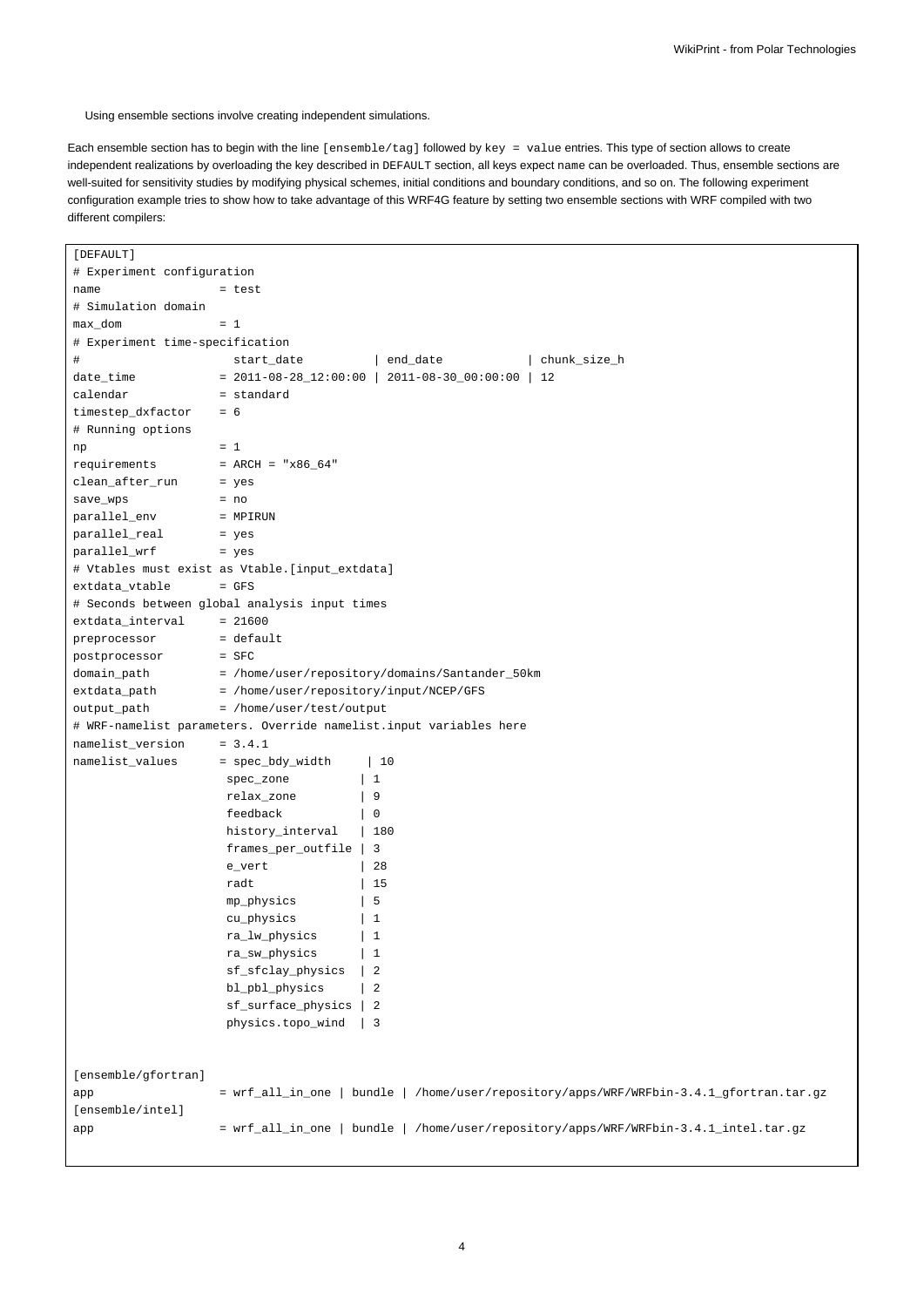#### **Resource section**

Using resource sections do NOT involve creating independent simulations.

Each resource section has to begin with the line [resource/resource\_name] followed by key = value entries. Experiment variables such as clean\_after\_run, save\_wps, parallel\_environment, parallel\_real, parallel\_wrf, domain\_path, preprocessor, extdata\_path, postprocessor, app and output\_path can be defined independently on each computing resource. Therefore, realizations are able to be simulated concurrently on different resources. For instance, different resources usually have different paths :

```
[DEFAULT]
# Experiment configuration
name = test
# Simulation domain
max_d dom = 1# Experiment time-specification
# start_date | end_date | chunk_size_h
date_time = 2011-08-28_12:00:00 | 2011-08-30_00:00:00 | 12
calendar = standard
timestep_dxfactor = 6
# Running options
np = 1requirements = ARCH = "x86_64"clean_after_run = yes
save_wps = no
parallel_env = MPIRUN
parallel_real = yes
parallel_wrf = yes
# Vtables must exist as Vtable.[input_extdata]
extdata_vtable = GFS
# Seconds between global analysis input times
extdata_interval = 21600
preprocessor = default
postprocessor = SFC
# WRF-namelist parameters. Override namelist.input variables here
namelist_version = 3.4.1
namelist_values = spec_bdy_width | 10
                 spec_zone | 1
                 relax_zone | 9
                 feedback | 0
                 history_interval | 180
                 frames_per_outfile | 3
                 e_vert | 28
                 mp_physics | 4
                 radt | 15
                 ra_lw_physics | 3
                 ra_sw_physics | 3
[resource/name_of_resource_1]
app = \text{wrf\_all\_in\_one} | bundle | /home/user/repository/apps/WRF/WRFbin-3.4.1_r2265_gfortran.tar.gz
domain_path = /home/user/repository/domains/Santander_50km
extdata_path = /home/user/repository/input/NCEP/GFS
output_path = /home/user/test/output
[resource/name_of_resource_2]
app = wrf_all_in_one | bundle | /home/user2/repository/apps/WRF/WRFbin-3.4.1_r2265_gfortran.tar.gz
domain_path = /home/user2/repository/domains/Santander_50km
extdata_path = /home/user2/repository/input/NCEP/GFS
output_path = /home/user2/test/output
```
#### **How to create one**